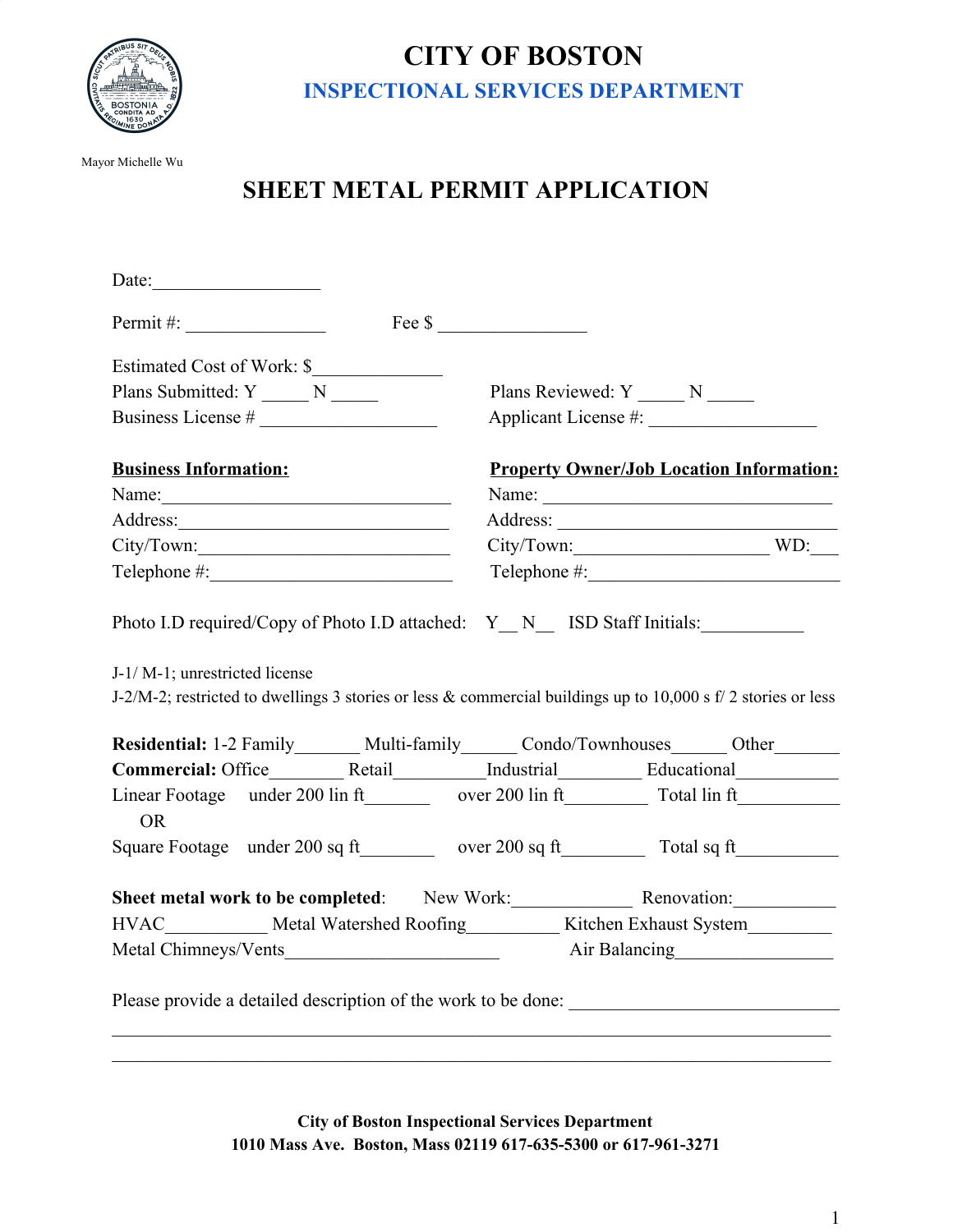## **INSURANCE COVERAGE**

|  | I have a current liability insurance policy or its equivalent which meets the requirements of |  |  |  |
|--|-----------------------------------------------------------------------------------------------|--|--|--|
|  | M.G.L. Ch 112. $Y \Box \quad N \Box$                                                          |  |  |  |

If you checked <u>YES</u>, indicate the type of coverage by checking the appropriate box below: A liability insurance policy  $\Box$  Other type of indemnity  $\Box$  Bond  $\Box$ 

**OWNER'S INSURANCE WAIVER:** I am aware that the licensee does not have the insurance coverage required by M.G.L. Ch 112, and that my signature on this permit application waives this requirement.

| Owner: $\Box$ Agent: $\Box$<br>Signature of Owner or Owner's Agent |  |
|--------------------------------------------------------------------|--|
|--------------------------------------------------------------------|--|

|                                     | Check One Only:             |
|-------------------------------------|-----------------------------|
| Signature of Owner or Owner's Agent | Owner: $\Box$ Agent: $\Box$ |

By checking this box, I hereby certify that all of the details and information I have submitted (or entered) regarding this application are true and accurate to the best of my knowledge and that all sheet metal work and installations performed under the permit issued for this application will be in compliance with all pertinent provisions of the Massachusetts State Building Code and Chapter 112 of the Massachusetts General Laws. Check  $\omega$  [www.mass.gov/dpl](http://www.mass.gov/dpl) Duct inspection required prior to insulation installation YES  $\Box$  NO  $\Box$ 

 $\mathcal{L}_\mathcal{L} = \{ \mathcal{L}_\mathcal{L} = \{ \mathcal{L}_\mathcal{L} = \{ \mathcal{L}_\mathcal{L} = \{ \mathcal{L}_\mathcal{L} = \{ \mathcal{L}_\mathcal{L} = \{ \mathcal{L}_\mathcal{L} = \{ \mathcal{L}_\mathcal{L} = \{ \mathcal{L}_\mathcal{L} = \{ \mathcal{L}_\mathcal{L} = \{ \mathcal{L}_\mathcal{L} = \{ \mathcal{L}_\mathcal{L} = \{ \mathcal{L}_\mathcal{L} = \{ \mathcal{L}_\mathcal{L} = \{ \mathcal{L}_\mathcal{$ 

|                                  |                 | <b>Progress Inspections</b>                                                                                           |                           |
|----------------------------------|-----------------|-----------------------------------------------------------------------------------------------------------------------|---------------------------|
| Date                             | Comments        |                                                                                                                       |                           |
| $\frac{1}{2}$ $\frac{1}{2}$      |                 |                                                                                                                       |                           |
| $\frac{1}{2}$ $\frac{1}{2}$      |                 |                                                                                                                       |                           |
| $\frac{1}{2}$                    |                 |                                                                                                                       |                           |
|                                  |                 | <b>Final Inspection</b>                                                                                               |                           |
| Date                             | <b>Comments</b> |                                                                                                                       |                           |
| $\frac{1}{2}$                    |                 | <u> 1989 - Johann Stoff, deutscher Stoff, der Stoff, der Stoff, der Stoff, der Stoff, der Stoff, der Stoff, der S</u> |                           |
|                                  |                 |                                                                                                                       |                           |
|                                  |                 |                                                                                                                       |                           |
|                                  |                 |                                                                                                                       |                           |
|                                  |                 | <b>Type of License:</b>                                                                                               |                           |
| Title:                           |                 | Master-Unrestricted                                                                                                   | Journey-Unrestricted      |
|                                  |                 | Master-Restricted                                                                                                     | $\Box$ Journey-Restricted |
| Permit #: $\qquad \qquad$        |                 |                                                                                                                       |                           |
| Fee: $\frac{\text{S}}{\text{S}}$ |                 | Signed:                                                                                                               |                           |
|                                  |                 |                                                                                                                       |                           |